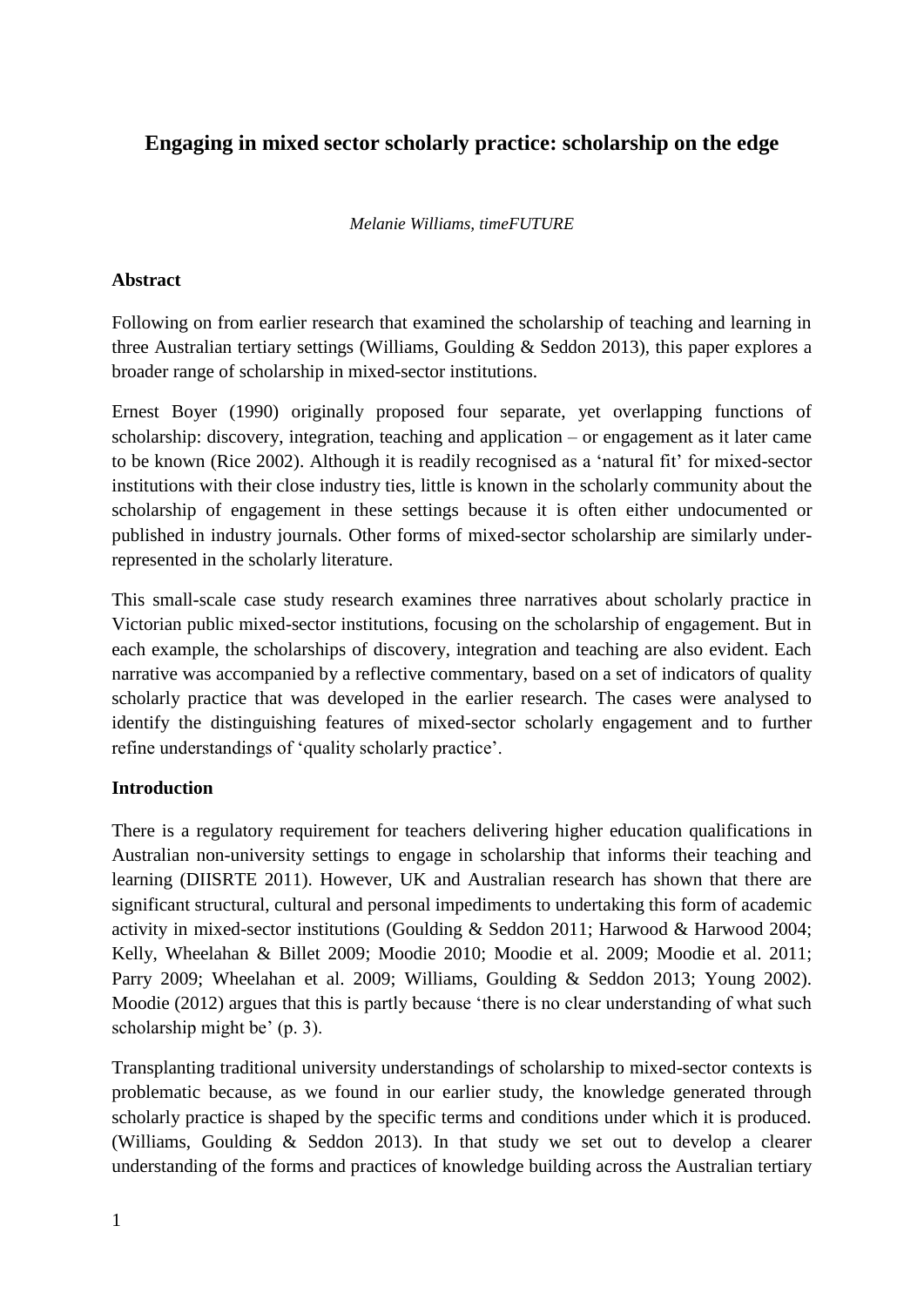sector, focusing primarily on the scholarship of teaching as a common point of comparison. But the study confirmed the views of other commentators and regulatory authorities that applied research (in Boyer's terms, the scholarship of application or engagement) is a 'natural fit' for mixed-sector institutions because of the applied focus of their higher education courses, their close ties with industry and their engagement in community-based projects [\(AUQA 2010;](#page-9-2) [Wheelahan et al. 2009;](#page-10-9) [Williams, Goulding & Seddon 2013\)](#page-10-0).

However, this form of scholarship is relatively unknown in the scholarly literature because it is more typically published in trade journals or undocumented altogether. The current study sought to find out more about the scholarship of engagement in order to further refine understandings about 'quality scholarly practice'. This paper focuses on just three aspects of that research: how scholarly engagement is understood and practised in mixed-sector institutions; what makes it distinctive; and what makes it scholarly.

#### **Defining 'engagement'**

In view of the small scale of this research, the discussion of the literature is limited to four key texts: Boyer's two original works [\(Boyer 1990,](#page-9-0) [1996\)](#page-9-3), a review of the legacy of these works by one of his collaborators at the Carnegie Institute [\(Rice 2002\)](#page-10-1), and an autoethnographic examination of the scholarship of engagement [\(Fear et al. 2006\)](#page-9-4).

In his hugely influential work *Scholarship reconsidered: priorities of the professoriate* Ernest Boyer [\(1990\)](#page-9-0) advocated breaking out of what he considered had become a restricted conception of scholarship, in which 'basic research has come to be viewed as the first and most essential form of scholarly activity', with other functions such as publishing, teaching and service emanating from scholarship, but not considered a part of it (p.15). He proposed a more flexible definition comprising four separate, yet overlapping functions of scholarship: discovery (inquiry: pure research); integration (synthesising: making cross-disciplinary connections, placing in context, educating non-specialists); teaching (to be intellectually engaged and steeped in disciplinary knowledge, and to extend that knowledge through teaching); and application (service, interaction between theory and practice). He saw the scholarship of application as scholarly service, which is tied directly to the scholar's specialist field and flows out of this professional activity; a function which both applies and contributes to human knowledge (p. 22-23).

In an address shortly before his death in 1995, Boyer extended his discussion of this aspect of scholarship, which he renamed 'the scholarship of engagement' [\(Boyer 1996\)](#page-9-3). He endorsed Schön's [\(1983\)](#page-10-12) notion of the 'reflective practitioner', 'moving from theory to practice, and from practice back to theory'. Boyer argued for the application of knowledge to avoid irrelevance and to make it useful, by which he meant 'everything from building better bridges to building better lives' [\(Boyer 1996, p. 28\)](#page-9-3).

Rice [\(2002\)](#page-10-1) contends that the notion of 'engagement' has moved beyond Boyer's original conception of the scholarship of application. Echoing Schön [\(1995\)](#page-10-13), he suggests that it involves a fundamental epistemological challenge to the traditional ways of generating knowledge in universities, which requires 'going beyond the "expert" model that both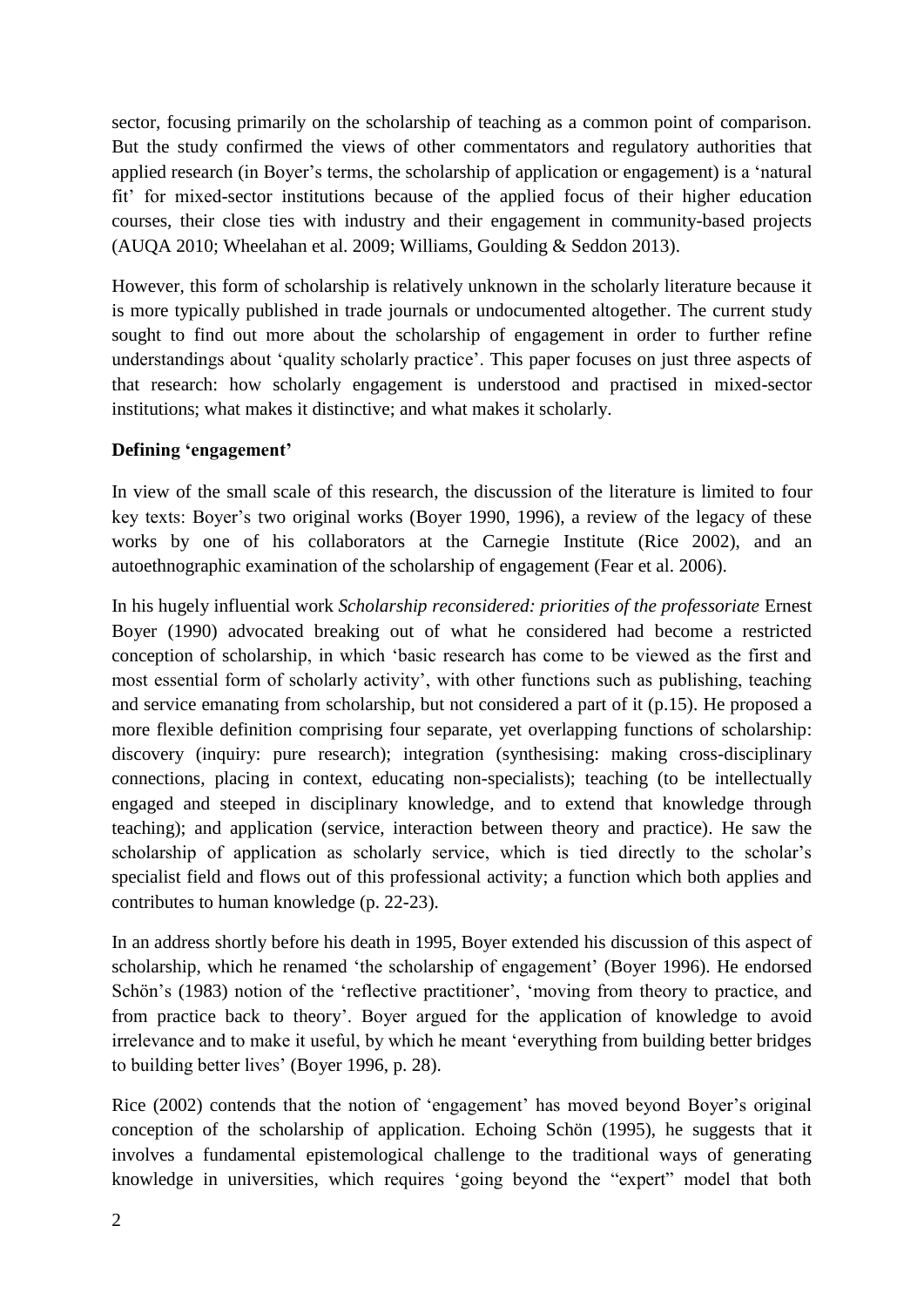informs and gets in the way of constructive university-community collaboration' [\(Rice 2002,](#page-10-1)  [p. 13\)](#page-10-1).

Rice identifies three aspects of more recent work in this domain: engaged pedagogy, community-based research and collaborative practice. He cites notions of service-learning and learning communities as examples of engaged pedagogy, in which learning is social and contextual and therefore requires a fundamental change in traditional assumptions about teaching and teachers' relationships with students.

Rice describes community-based research as synonymous with participatory action research, in which:

*the most knowledgeable peers might well be representatives of the local community and not of the academy. [It] calls for shared expertise and challenges established academic criteria. It also needs to be collaborative and requires that the learning be multi-directional, not university-centred and campus-bound.* [\(Rice 2002, pp. 14-5\)](#page-10-1)

Rice's third aspect, collaborative practice, is described in terms of university-community partnerships focusing on 'concrete, protracted community-based problems' (p.15). This flows directly out of Boyer's original appeal for social problems themselves to define an agenda for scholarly investigation [\(Boyer 1990\)](#page-9-0).

However, in their book titled *Coming to critical engagement* Fear, Rosaen, Bawden and Foster-Fishman [\(2006\)](#page-9-4) critique Boyer's forms of scholarship. They claim that the categories modernise rather than transform traditional understandings and fail to bring about a deeper understanding of engagement work. They raise four key objections.

First, they contest the notion of separate forms of scholarship, instead seeing all of their work as a scholarly expression that is conceived as a *way of approaching scholarship,* rather than a designated activity. Second, they contend that this focus on activity allows form (the activity called engagement) to drive function (the scholarship of engagement), which reifies the activity and can create scholarly silos. Third, they found frequent examples from their own scholarly work that cut across and connected more than one form of scholarship. They saw this as desirable, citing a need for 'coherent, connected programs of scholarship: teaching, research and service activities connected dynamically' (p.59). Finally, they question the utility of describing scholarship by categorisation, concluding that engagement 'can also be a form of, and an opportunity for, discovery, […] learning and integration' [\(Fear et al. 2006, p.](#page-9-4)  [60\)](#page-9-4).

These understandings of scholarly engagement informed the selection of the cases for this research and the analysis of the findings.

# **Methodology**

This study followed a similar research design to that employed in our earlier project [\(Williams, Goulding & Seddon 2013\)](#page-10-0) because we found it a useful way of producing case study material on a very small scale. Three narratives about scholarly engagement,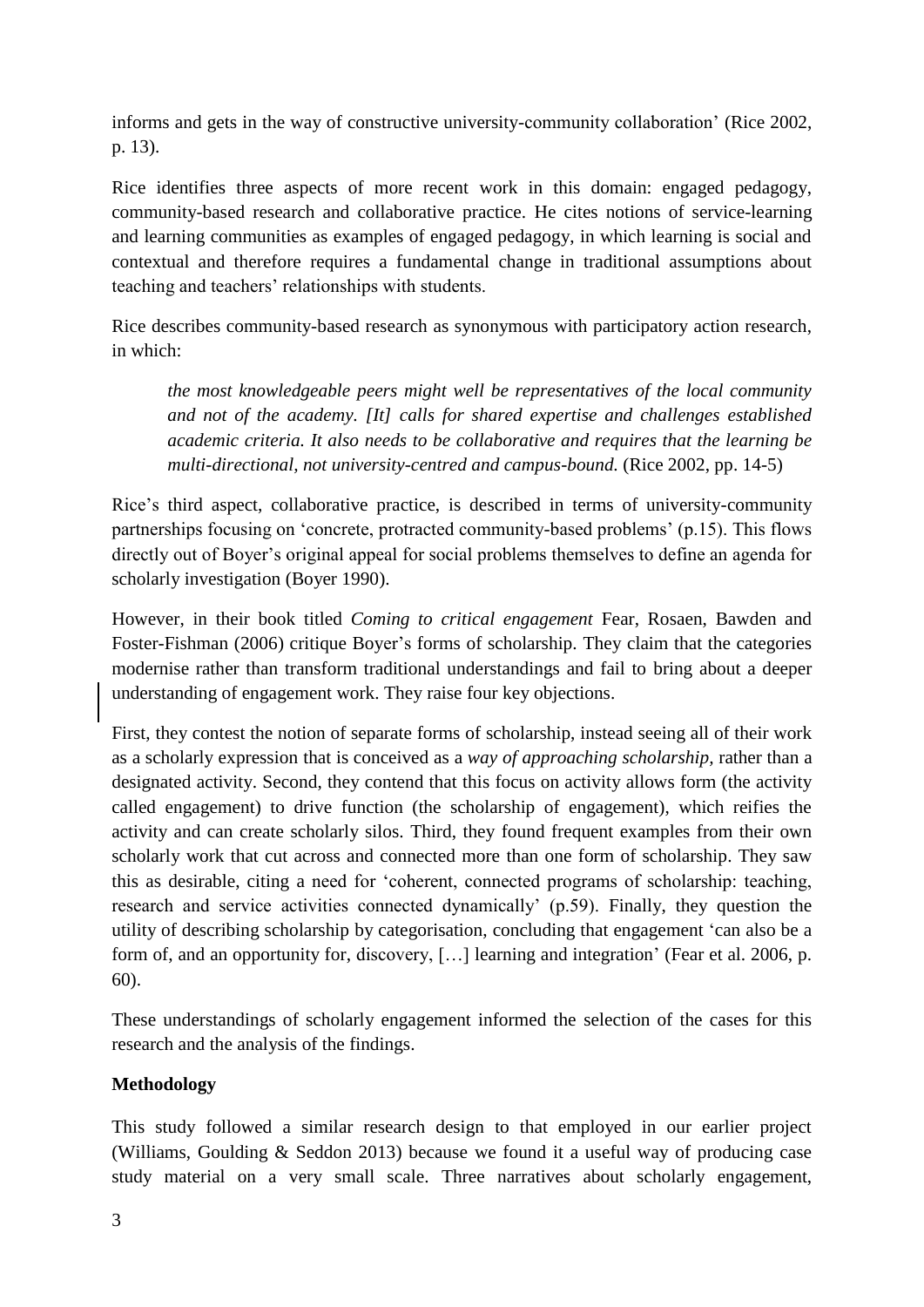accompanied by a reflective commentary, were commissioned from higher education scholars in mixed-sector institutions.

A call for narratives was issued at a symposium of Melbourne metropolitan public mixedsector institutions and via my own professional networks, which eventually yielded three narratives about the scholarly engagement in the food and gastronomy, information technology (IT) and wine industry discipline areas.

The questions guiding the development of the narratives and reflective commentaries were informed by a draft set of indictors of scholarly practice which originated as standards for scholarly work developed by Glassick, Huber and Maeroff [\(1997\)](#page-9-5). These standards had been refined at a forum of approximately 50 Australian tertiary education stakeholders that formed part of our earlier research [\(Williams, Goulding & Seddon 2013\)](#page-10-0).

The narratives and reflective commentaries were analysed using grounded theory to allow themes to emerge. The themes were compared and contrasted across the three narratives and mapped to the literature to draw conclusions about the forms and practices of scholarly engagement in mixed-sector institutions and to provide further insight as to what constitutes 'quality scholarly practice' in these settings.

#### **The cases**

#### Case 1: *The carbon-cacher*

The case described in this narrative involved an applied research project to develop a prototype apparatus that would expand the well-established concept and practice of capturing carbon dioxide from fermenting wine. Its innovation consisted in including the utilisation of other by-products of fermentation for purification and sale as bio-chemicals, or for reintroduction to the wine as flavour enhancers. This latter option could potentially reduce energy consumption through a diminished need for refrigeration. The mixed-sector institution partnered with an interstate company which was already experimenting with a prototype apparatus. In exchange for access to the apparatus, the company gained access to the institute's production and analytical facilities.

The project was fully integrated into the teaching program as an embedded practical component, which meant that students in all three years of the bachelor degree in viticulture and wine making were involved in carrying out the research at levels appropriate to their progression through the course.

The point at which the institution's research imperatives diverged from those of the partner company, namely in the search for alternative uses for the diverted carbon dioxide, engendered a further innovation. Students in the aquaculture program were brought in to investigate how the carbon dioxide could be used to grow algae for subsequent bio-fuel production. This opened an opportunity for the involvement of a different industry partner in this aspect of the project and maximised both the institution's investment and the benefits to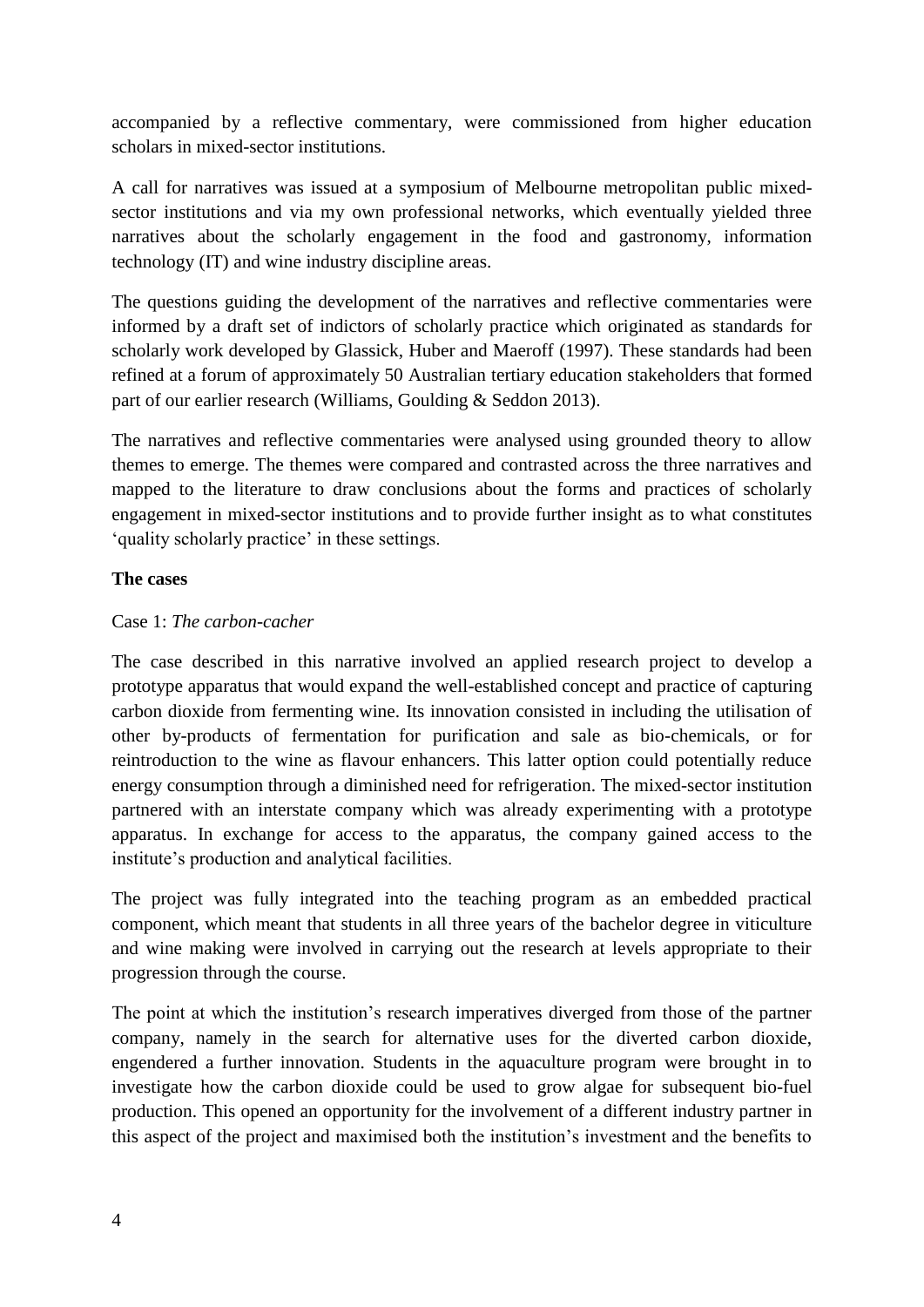students through having the one experimental research project span more than one teaching program.

### Case 2: *Tablet to table*

The food and gastronomy case described an ongoing collaborative project involving academics, industry professionals and the community. Original research is undertaken by the scholar using the institute's archives as primary source material to identify historical recipes based on a particular theme. These recipes are given to professional chefs to interpret in a contemporary way, and then passed to domestic cooks in the community to make the recipes for their families and to provide feedback.

Each instance is written up as a scholarly feature article and published in a themed, bimonthly e-publication focusing on culinary heritage. Embedded in the e-publication are the video comments of academics and/or chefs, in addition to video footage of the community cooks making the interpreted recipes in their homes and offering comments. The epublication is distributed by subscription to Australian public libraries, shortly to be extended to the UK, and with the help of social media, soon also to be expanded to other platforms. The use of social media enables the reading public to provide comment and feedback. At the end of the first 12 issues the institute plans to have the feature articles peer reviewed by an academic panel.

# Case 3: *Professional textbook writing as scholarship*

In this case the scholarship was undertaken in the scholar's own unpaid time, involving the development of Open Source software to improve the performance of Karaoke computer programs. Although not related directly to the narrator's teaching program, it formed part his continuing professional development as a software engineer needing regularly to practice and extend his discipline skills. Being unable to find cohesive literature about sound systems on the Linux operating system, the narrator set out to document as many aspects of sound under Linux as possible. This entailed developing a framework, documenting the different components within this framework, posting the documentation on the Internet for feedback from the online community, refining it in light of the feedback and so on, in a spiral development model involving iterative cycles of design, building, distribution and evaluation. His object was to develop coherent documentation of a complex framework, in order that others might better understand and use the components of the framework for their professional practice or research.

# **How is scholarly engagement understood and practised?**

In the wine industry case scholarly engagement is understood as 'applied research', defined as 'working on currently commercial or near-commercial technology or practices' to solve industry problems. In this sense it fits Boyer's notion of a dynamic interaction between theory and practice, with knowledge being applied in a useful way [\(Boyer 1990,](#page-9-0) [1996\)](#page-9-3).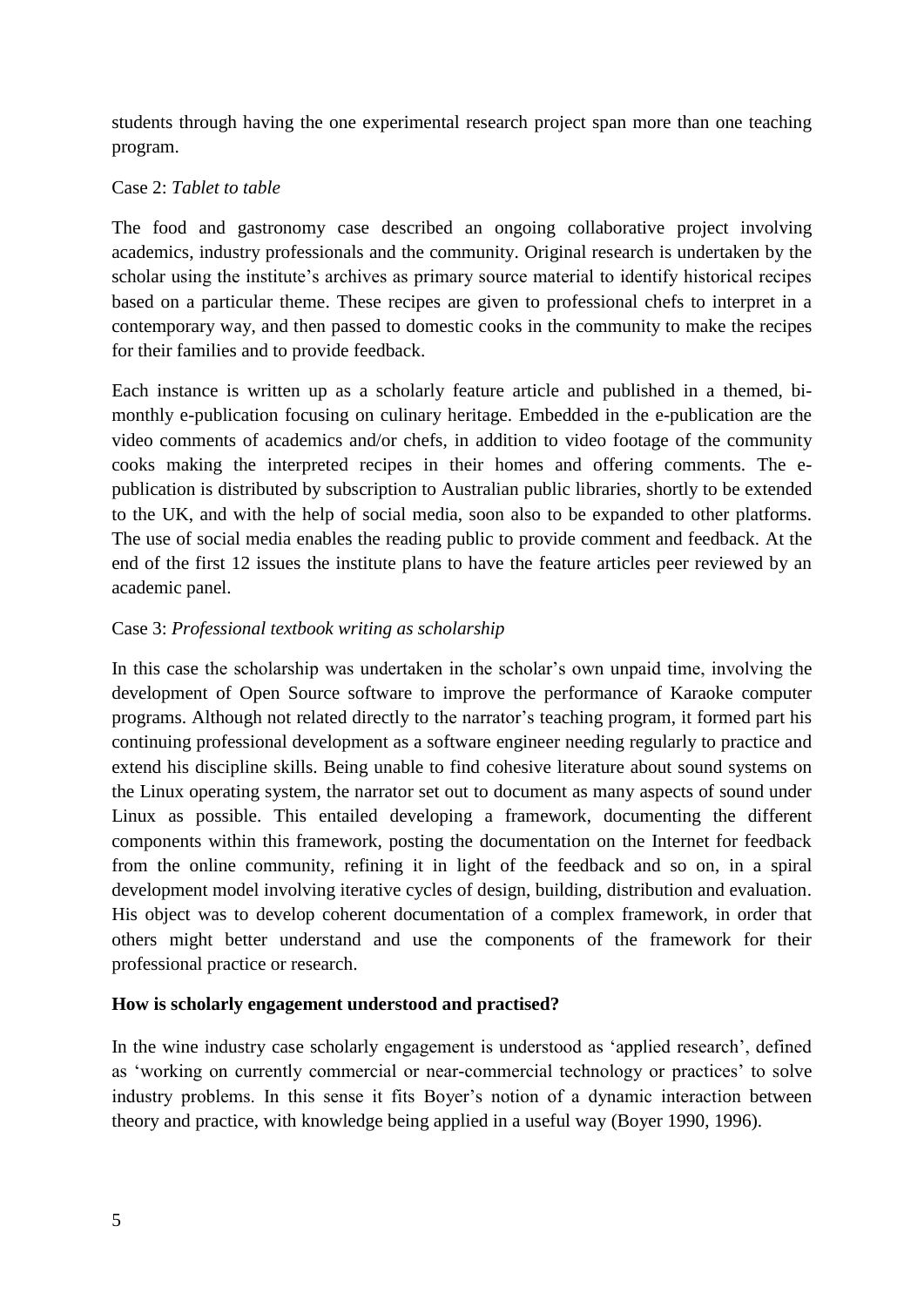Yet this example of scholarly engagement represents much more than a conventional model of applied research. Scholarly engagement is understood and practised in a holistic way, integrating elements of discovery, integration and teaching in a partnership between academics, industry and undergraduate students. While it incorporates several customary elements, it turns them on their head. For instance, rather than discovering knowledge then applying it, intellectual discovery, in the form of how flavours develop under certain conditions, emanates from the practical work. Integration in the sense of multi-disciplinarity collaboration also has a twist in that different discipline teams work on the same overarching experimental process (the production, capture and use of carbon dioxide and other byproducts of wine fermentation) but instead of bringing their disciplinary insights to bear on the one problem, they each investigate completely separate problems relevant to their own industry discipline areas (enhancing flavours and improving the production efficiency of wine on the one hand and growing algae for bio-fuel production on the other).

The integration of the research into the teaching program illustrates Rice's [\(2002\)](#page-10-1) conception of 'engaged learning' in what the narrator describes as 'a compromise between full scientific rigour and inclusiveness', which requires the change in assumptions about teaching and teachers' relationships with students that Rice describes. In contrast to conventional applied courses, in which advanced year students undertake a special project, here the research drives the curriculum and the students are research partners. In a complex process the research tasks were analysed, graded and mapped to appropriate subjects in the curriculum, then embedded as that year's practical activities. In a further twist, a similar process was followed for the aquaculture course, exploiting the full potential of the collaboration to achieve both research and teaching outcomes across multiple programs.

'Applied research' is also the starting point for the food and gastronomy narrative about scholarly engagement, but exactly what is meant by this term has not been clarified by the institute. The narrator describes her case as having a 'scholarly' and an 'applied' aspect. In common with the wine industry narrative, this case contains elements of the scholarships of discovery, integration as well as engagement. The archival research conforms with Boyer's notion of discovery as inquiry or pure research, written up as a scholarly feature article (the narrator's 'scholarly' aspect). The narrator's 'applied' aspect consists in the contemporary interpretation and making of the original recipe by professional chefs and community cooks. This may be considered as an example of integration, illustrating Boyer's [\(1990\)](#page-9-0) concept of placing knowledge in context and educating non-specialists.

The interpretation and cooking of the recipes exemplifies the dynamic relationship between theory and practice that is characteristic of Boyer's scholarship of engagement. The inclusion of community cooks in the trialling and evaluation of the recipes reveals evidence of some aspects of Rice's [\(2002\)](#page-10-1) conception of engagement as community-based research, such as the multi-directional building and exchange of knowledge between academics, industry and lay persons as peers. This notion is extended through the distribution of the scholarly articles via social media, which allows comment and feedback from the reading public. It is unclear as to whether these latter contributions will be incorporated before the articles are submitted for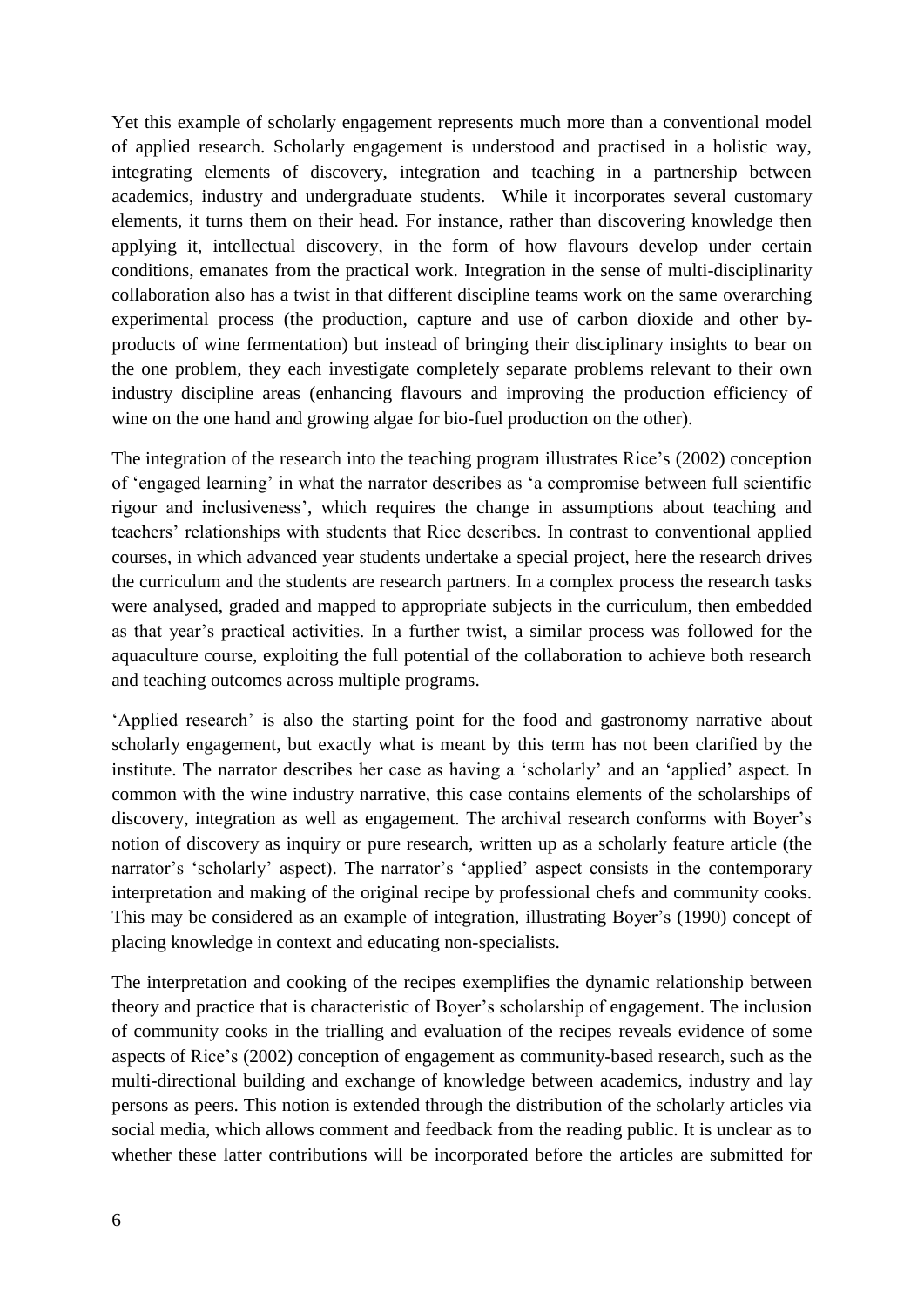peer review, but the narrator's questioning of their contribution to scholarly value implies that there is some intent to use them as an input to knowledge building.

In the IT case, aspects of the scholarships of engagement and integration are intertwined. The processes used are those of engagement: the spiral development cycles of design, building, distribution and evaluation involving the community as peers echo Rice's [\(2002\)](#page-10-1) description of community-based research and epitomise Boyer's dynamic interaction between theory and practice [\(Boyer 1990,](#page-9-0) [1996\)](#page-9-3).

Although lacking a multi-disciplinary dimension, which Boyer certainly had in mind when explicating the scholarship of integration, the outcome portrayed in the IT case study conforms with Boyer's notion of integration as 'giving meaning to isolated facts, putting them in perspective…placing specialities in larger context, illuminating data in a revealing way, often educating nonspecialists, too' [\(Boyer 1990, p.](#page-9-0) 18). The narrator describes the problem as 'how to understand prior work and …recast knowledge in a coherent format suitable for others'. He makes no claim to generating new knowledge, perhaps too modestly, but points out that his bringing together existing 'weak and scattered' literature and presenting it in a thorough and coherent manner opens up new avenues for original work.

## **What makes mixed-sector scholarly engagement distinctive?**

In keeping with our earlier findings [\(Williams, Goulding & Seddon 2013\)](#page-10-0), the scholarship portrayed in each of the narratives is shaped significantly by the organisational terms and conditions under which it is carried out. In all three narratives, the lack of access to research grants such as those available to universities, is a significant influence on the way in which scholarship is conceived and practised.

In the wine industry case only applied projects that could include an industry partner and be readily integrated into teaching programs were considered suitable. Integration into teaching was the primary mechanism for financing and justifying the research (in addition to a small seed grant from the institute), thereby 'reduc[ing] the stigma attached to research activities within a TAFE environment...where it can be viewed as an unnecessary drain on resources…'. Not only is funding research through teaching a novel approach, but the requirement for teaching to lend legitimacy to research is a direct reversal of conventional university priorities. However, a drawback of this strategy is the additional challenge that the casualised teaching workforce and staffing pressures create for continuity and time for research. Hence, an additional strategy is in place to publish a series of low-impact scientific journal articles to help build momentum and a track record which will improve eligibility for government and industry research grants in the future.

In the IT case, the narrator is pursuing scholarship outside of his paid time and institutional environment. This means that he is free to select a topic of personal interest which is, at best, only marginally connected with his academic duties. In another break with scholarly conventions, some funding has been contributed through presumably unsolicited 'crowdsourcing' – the practice of obtaining contributions from large groups of people, such as an online community, rather than from traditional sources.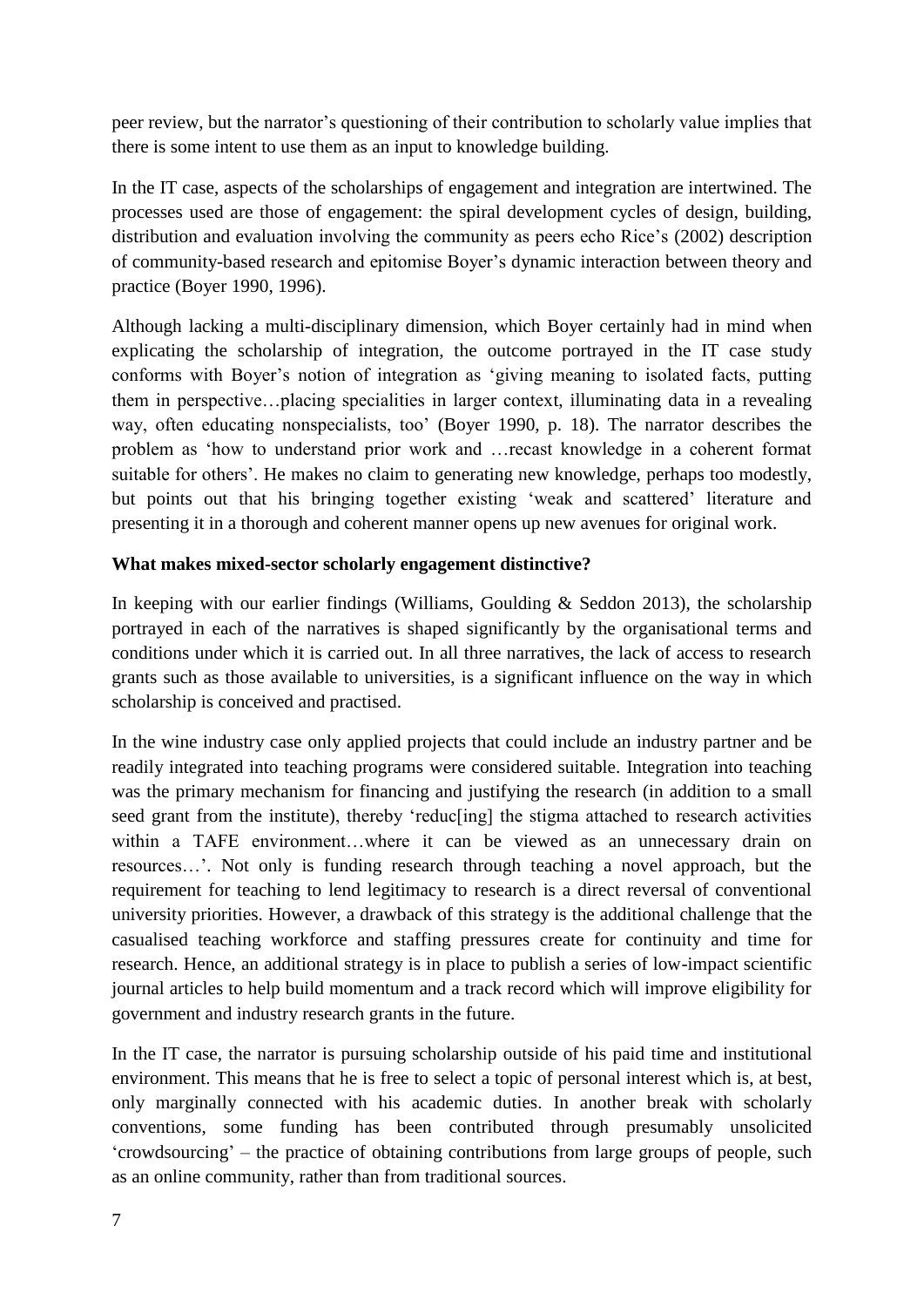This narrator also self-publishes on the Internet, a process at variance with traditional scholarly publishing. Yet he believes that previous work published in this way, which was subsequently picked up by a commercial publisher, contributed significantly to his professional reputation and thence to his prior associate-professorial appointment at a sandstone university. Nevertheless, by his account, it is the narrator's current mixed-sector institution's intellectual property policies, which deny copyright to the author and appear to restrict the open sharing of knowledge, that have driven him to work in this way in this instance.

The use of unconventional publishing platforms also plays a role in the democratisation of access to knowledge in the food and gastronomy case, with a similar ethos of open involvement by the community evident in this narrative. Aside from industry and community participation in the research itself, there is a concerted attempt to break down the inaccessibility of scholarly work to the general public. This occurs through 'cross-over' articles (described as 'written for the lay person with the robust standards applied to research'); through the embedding of video demonstration in the publications; and through the use of social media which allows the general public to 'read, watch, cook and comment'.

## **What makes mixed-sector engagement scholarly?**

In view of the limited scope of this paper, in addressing the question of 'quality scholarly practice', I shall focus on how the knowledge in each of the cases was produced and justified.

In the wine industry case, the knowledge was built in collaboration with and between students within the framework of the teaching program. The narrator also discussed the science and technical details with colleagues at international conferences and with the industry oversight panel. The narrator also sought to justify the new knowledge building by visiting research centres in Europe and the US which are attempting similar technical advances. The intellectual discovery of the way flavours develop under particular conditions will be written up for publication in a peer-reviewed scientific journal, while the analysis of the commercial product will be made available to the commercial partners and the industry more generally through trade publications.

The food and gastronomy case relied in the first instance on submission guidelines for scholarly feature articles to address the question of scholarly quality. These guidelines were developed in conjunction with a visiting professor from an interstate university. They stipulate the need for articles to be '"original", referenced, use primary materials and resources, and […] be peer reviewed'. As already mentioned, the knowledge is produced in a multi-directional collaboration between academics, industry professionals and members of the general community. There is an intention to compile the feature articles for a formal academic peer review process once the first volume is complete.

The narrator of the IT case raises many questions about how scholarship is measured, being fully cognisant of the challenges the self-publishing, Internet-based, spiral-development model presents to scholarly conventions. Yet many features of his work accord with notions of scholarly engagement in the literature. For instance, the work is tied directly to the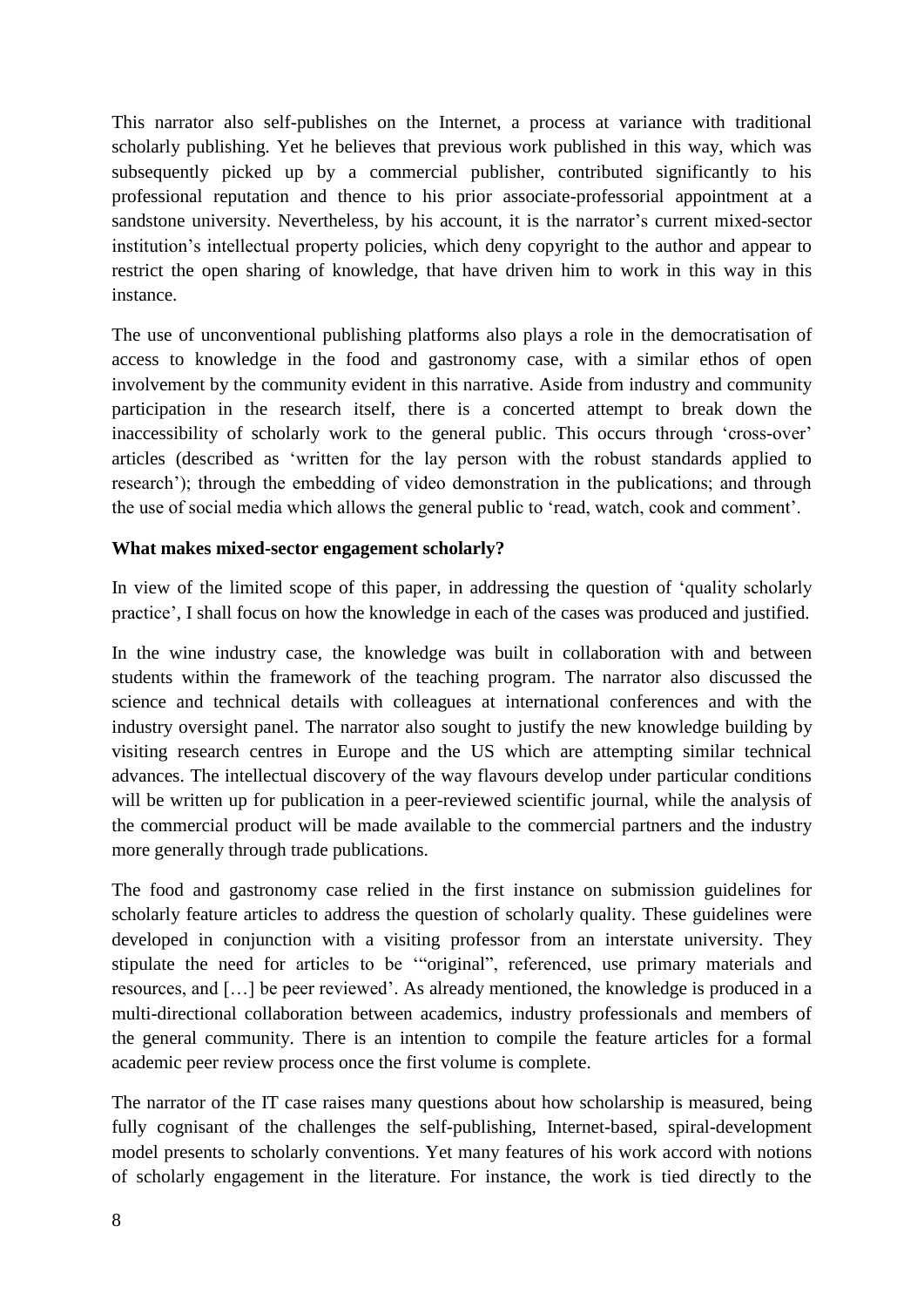narrator's specialist field and flows out of this professional activity as a software engineer [\(Boyer 1990\)](#page-9-0). Further, his method has an in-built peer review process, with peers defined as 'like-minded people throughout the world accessible by Web and email'. However, in contrast to the conventional selection of 'qualified experts' as peer reviewers, as Rice [\(2002\)](#page-10-1) correctly identifies, 'the most knowledgeable peers might well be representatives of the local community and not of the academy' (p. 14). But in this case 'community' is redefined in global terms and there is no editorial control over, or indeed explicit knowledge of, the expertise the reviewer brings to bear.

Finally, the narrator claims that his work to date meets most of the Higher Education Research Data Collection (HERDC) criteria for 'substantial scholarly activity' and will meet all of them when complete. According to this definition 'substantial scholarly activity' is evidenced by 'discussion of the relevant literature, an awareness of the history and antecedents of work described, and provided in a format which allows the reader to trace sources of the work, including through citations and footnotes' [\(DIISRTE 2012, p. 9\)](#page-9-6).

#### **Conclusions**

First, Boyer's [\(1990\)](#page-9-0) four forms of scholarship appear at face value to provide a useful classification of scholarly practice in mixed-sector institutions [\(Williams, Goulding &](#page-10-0)  [Seddon 2013\)](#page-10-0). However, in keeping with the findings of Fear and his colleagues [\(2006\)](#page-9-4), a closer examination suggests that it is more useful as an analytical framework which illuminates different aspects of a unitary notion of scholarship, than as a categorising mechanism. Different admixtures of discovery, integration and teaching were evident, and in some instances inextricably intertwined, in each of the case examples of mixed-sector scholarly engagement in this study.

Second, consistent with earlier research findings [\(Goulding & Seddon 2011;](#page-10-2) [Wheelahan et al.](#page-10-9)  [2009;](#page-10-9) [Williams, Goulding & Seddon 2013\)](#page-10-0), the knowledge developed through the scholarly engagement described in these narratives is shaped by the institutional contexts in which it was produced, including organisational policies, attitudes and the terms and conditions of employment. While the lack of access to the same sources of research funding as universities is widely acknowledged as an inhibitor of scholarship in mixed-sector institutions, it is also a driver of the highly innovative practices that are evident in each of the cases described. As the narrator of the food and gastronomy case points out, not being constrained by university research processes and outputs that are tied to government research funding leaves mixedsector institutions free to pursue innovative approaches that create an opportunity 'to leverage connectivity with industry and the community to broaden the scope of scholarship'. This may truly be considered as 'scholarship on the edge'.

Third, the democratisation of the processes of knowledge production and of access to that knowledge is a distinctive feature of all three cases described. In the words of the wine industry narrator this takes the form of 'releasing the reins of both research activities and, to a certain extent, research ideas, to regular undergraduate students'. In both the food and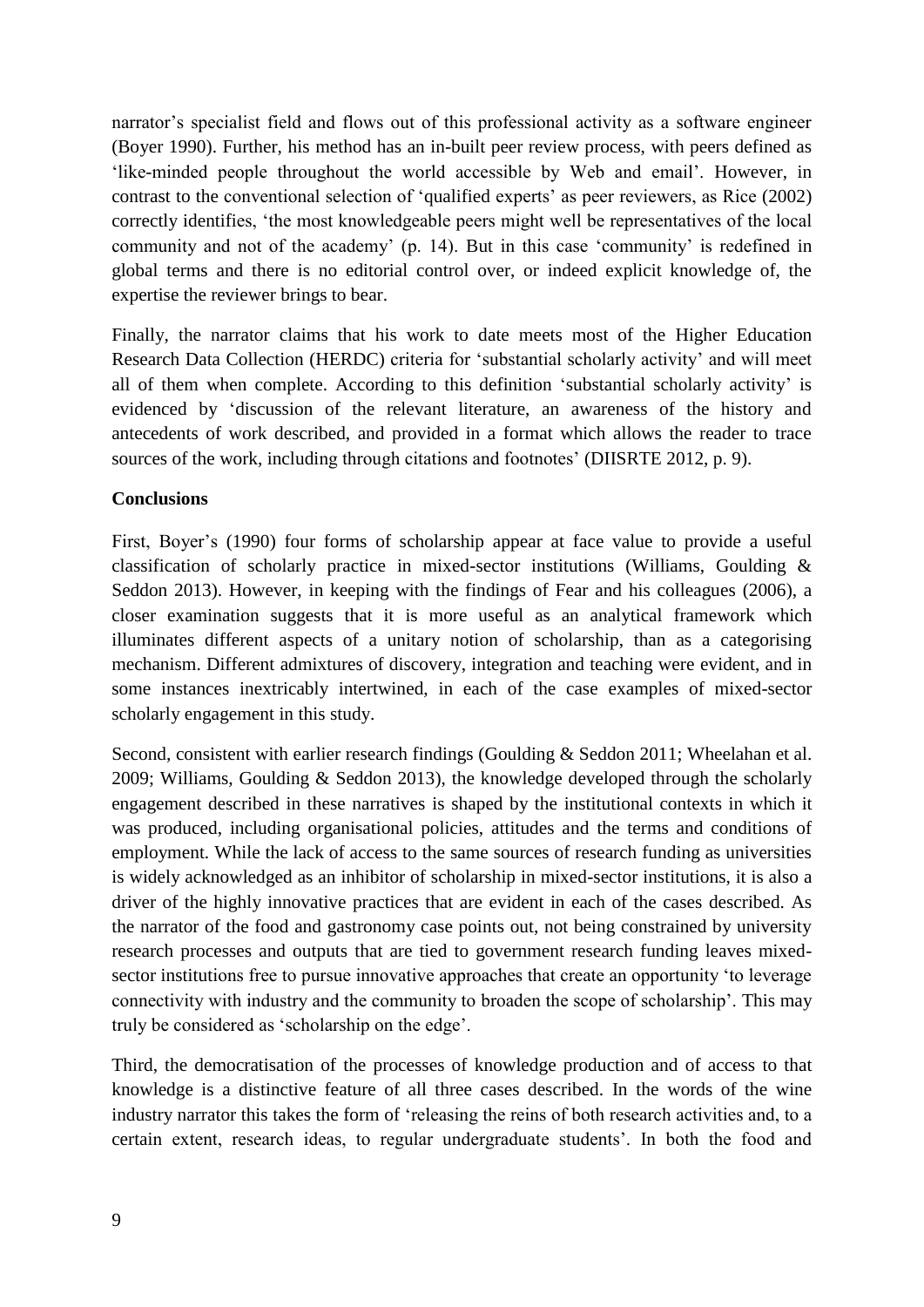gastronomy narrative and the IT case, it involves engaging the wider community as peer reviewers and contributors to the knowledge-building process.

Fourth, considerations of scholarly quality and attention to the justification of the knowledge produced through scholarly engagement were evident in each narrative. Peer review was the premier mechanism for ensuring scholarly quality, but in two of the cases it is understood and applied differently from conventional university understandings. The HERDC specifications [\(2012\)](#page-9-6), define peer review as 'an assessment or review of the research publication in its entirety before publication by independent, qualified experts.' In each of the food and IT cases, the publication is released *prior* to formal peer review; in the IT case it is reviewed piecemeal and without the capacity to establish the expertise or indeed, independence, of the reviewer. It is a moot point as to whether the public feedback in this and the food and gastronomy case constitutes peer review or collaborative knowledge building.

Ultimately however, aided by the systematic processes of inquiry evident in the narratives, quality scholarly engagement resides in the intellectual work of the scholars: in their reflection and dialogue with others; in their sense-making and expert evaluation of incoming feedback; in their capacity to synthesise that information with other literature, their own findings and expert knowledge; and in their capacity to articulate that synthesis of knowledges in a way that allows others to benefit from, and build upon it.

#### **Acknowledgements**

This research was funded by the VET Development Centre, Melbourne. The language used in the paper draws heavily on the text from the commissioned narratives.

#### **References**

- <span id="page-9-2"></span>AUQA 2010, *Report of an Audit of Box Hill Institute (Higher Education)*, Australian Universities Quality Agency, viewed 8 August 2012 [<http://www.auqa.edu.au/files/reports/auditreport\\_boxhill\\_2010.pdf>.](http://www.auqa.edu.au/files/reports/auditreport_boxhill_2010.pdf%3e)
- <span id="page-9-0"></span>Boyer, EL 1990, *Scholarship reconsidered: priorities for the professoriate*, Josey-Bass, San Fransisco.
- <span id="page-9-3"></span>Boyer, EL 1996, 'The scholarship of engagement', *Bulletin of the American Academy of Arts and Sciences*, vol. 49, no. 7, pp. 18-33.
- <span id="page-9-1"></span>DIISRTE 2011, *Higher education standards framework: version 1, December 2011*, Department of Industry, Innovation, Science, Research and Tertiary Education, viewed 27 January 2012

[<http://www.comlaw.gov.au/Details/F2012L00003/Download>.](http://www.comlaw.gov.au/Details/F2012L00003/Download%3e)

- <span id="page-9-6"></span>---- 2012, *HERDC specifications for the collection of 2011 data*, Department of Industry, Innovation, Science, Research and Tertiary Education, Canberra.
- <span id="page-9-4"></span>Fear, FA, Rosaen, CL, Bawden, RJ & Foster-Fishman, PG 2006, *Coming to critical engagement: an autoethnographic exploration*, University Press of America, Lanham, MD.
- <span id="page-9-5"></span>Glassick, CE, Huber, ME & Maeroff, GI 1997, *Scholarship assessed: evaluation of the professoriate*, Josey-Bass, San Fransisco.